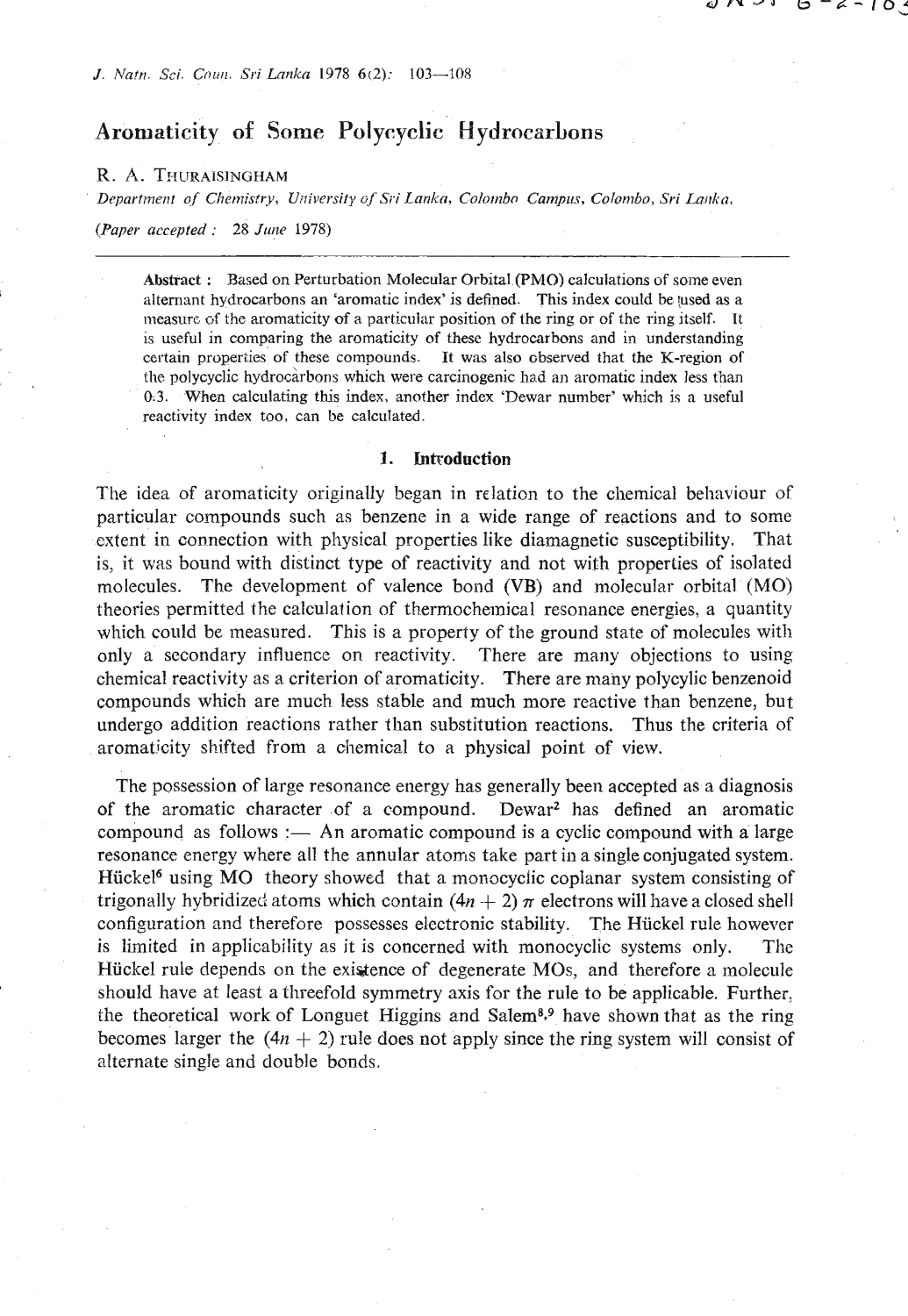Q.

Craig<sup>1</sup> has also proposed an empirical rule, which could be applied only to hydrocarbons in which at least two centres lie on a symmetry axis that converts one Kekulè structure to another. The structural formula is first labelled with equal numbers of spin symbols  $\alpha$  and  $\beta$ , as far as possible alternately, different symbols being given to the ends of all the double bonds in the Kekulè type structure. The sum is then taken of the number (f) of symmetrically related  $\pi$  centres not on the symmetry axis and the number (g) of interconversions of  $\alpha$  and  $\beta$  by rotation about the axis. If this sum,  $f + g$ , is even, the VB ground state is symmetric and the compound may be expected to be aromatic. If the sum is odd, it is expected to be non-aromatic.

In this paper, the PMO3 method is utilised and an index termed 'aromatic index' which is the difference in the energy between the compound and the corresponding polyene is defined. The calculations themselves are very simple for even alternant systems, without the necessity to solve secular equations as in the Hiickel method.

### **2. PMO method**

The first order change in  $\pi$  energy in the union of two odd alternant hydrocarbon (odd AH) radicals R and **S** to form **KS** where these is a non-bonding MO (NBMO) **cb,** of R and 'IP, of **S** which arc degenerate is given by

$$
\delta E = \Sigma 2 a_{\rm or} b_{\rm os} \beta_{\rm rs}
$$

where  $a_{\text{or}}$  and  $b_{\text{os}}$  are coefficients in the NBMOs  $\Phi_{\text{o}}$  and  $\Psi_{\text{r}}$  of **R** and **S** respectively, and where the sum is over all the pairs of atoms r in R and s in **S** through which R is linked to S in RS.  $\beta_{rs}$  is the resonance integral between atoms r and s. This simple result can be used in the calculation of resonance energies of even alternant hydrocarbon (even AH) systems. Let us illustrate this for an even AH system. This can be formed by the union of an odd AH and methyl where both the odd AH and methyl have NBMOs. The change in  $\pi$  energy is then given by  $\delta E = 2\Sigma a_{\text{or}} \beta_{\text{rs}}$ . Thus benzene and hexatriene can both be formed by the union of 2, 4 pentadienyl with methyl where the methyl is being represented here as a dot.



Assuming  $\beta_{rs}$  to be constant and equal to  $\beta$ ,

 $\Delta E$  (benzene) =  $2\beta$  ( $a_{\text{or}} + a_{\text{os}}$ )

 $\Delta E$  (hexatriene) =  $2\beta a_{\rm or}$  or  $2\beta a_{\rm os}$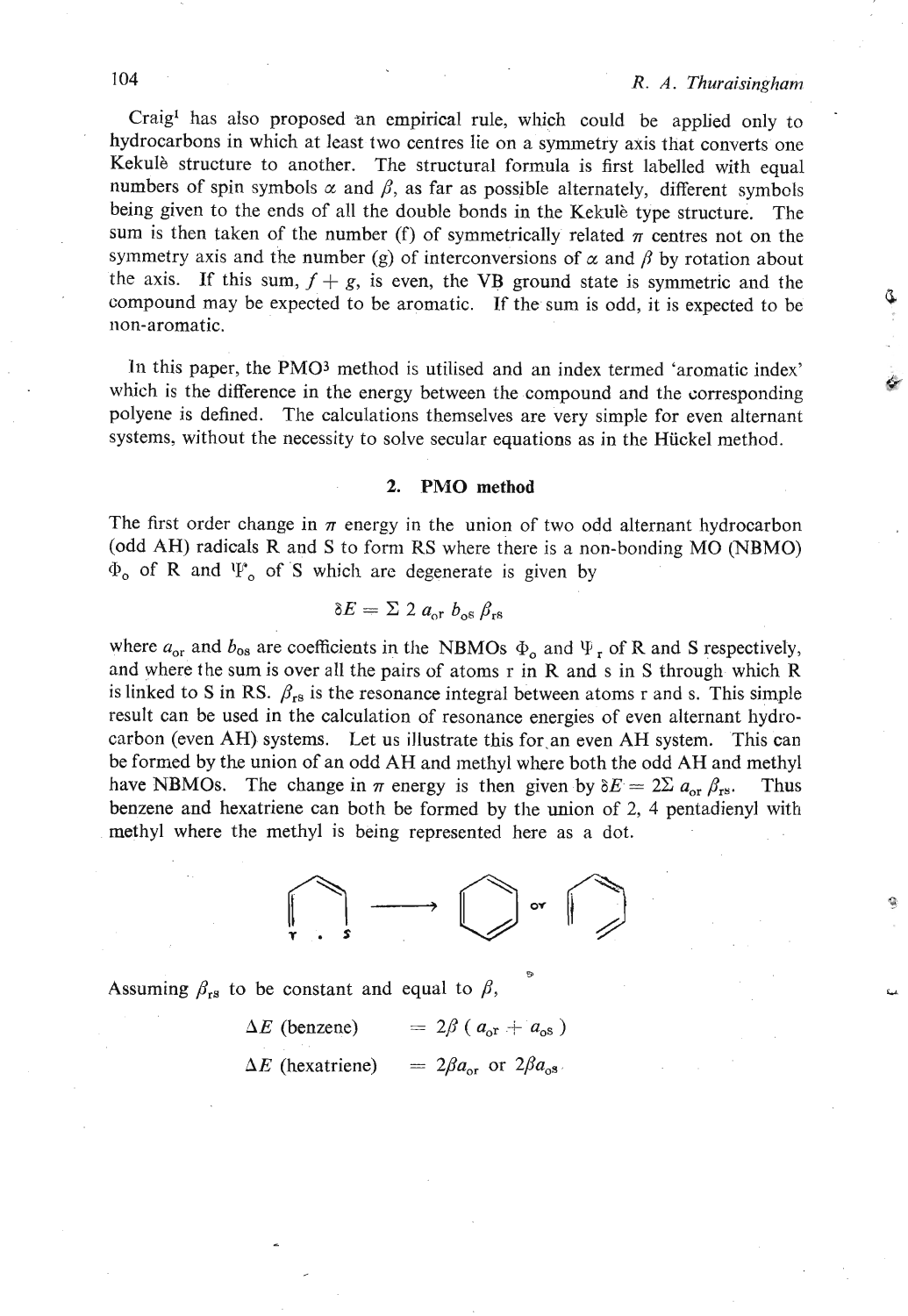depending whether the bond formed is with atom 1 or s.  $a_{\rm or}$  and  $a_{\rm os}$  are the coefficients of the non-bonding MO of 2-4 pentadienyl on atoms r and s respectively. The 'aromatic index' is then defined by  $W = 2 a_{\text{or}}$  or  $2 a_{\text{os}}$ , whichever is the smaller value. The aromatic index is in effect the extra energy released or what one calls the resonance energy. If the aromatic index is  $\langle 0, \rangle$  the compound is antiaromatic.<sup>4</sup>

The Dewar number  $N = 2$  ( $a_{\text{or}} + a_{\text{os}}$ ) is another index which can be calculated simultaneously with the calculation of the aromatic index, which gives the reactivity of a particular centre to electrophillic substitution. The smaller the value of  $N$ , the easier would be the electrophillic substitution at the centre.

## **3. Results**

Compound

G

Aromatic Index



| (napthalene)   | 0.603<br>0.707<br>0.655                            | (1)<br>(2)<br>$(A)$ †                      |
|----------------|----------------------------------------------------|--------------------------------------------|
| (anthracene)   | 0.392<br>0.471<br>0.432<br>0.632                   | (1)<br>(2)<br>$(A)$ †<br>(9)               |
| (naphthacene)  | 0.283<br>0.338<br>0.311<br>0.410                   | (1)<br>(2)<br>(A)<br>(12)                  |
| (pentacene)    | 0.217<br>0.256<br>0.237<br>0.295<br>0.400          | (1)<br>(2)<br>(A)<br>(14)<br>(13)          |
| (phenanthrene) | 0.743<br>0.873<br>0.816<br>0.874<br>0.824<br>0.359 | (1)<br>(2)<br>(3)<br>(4)<br>$(A)$ †<br>(9) |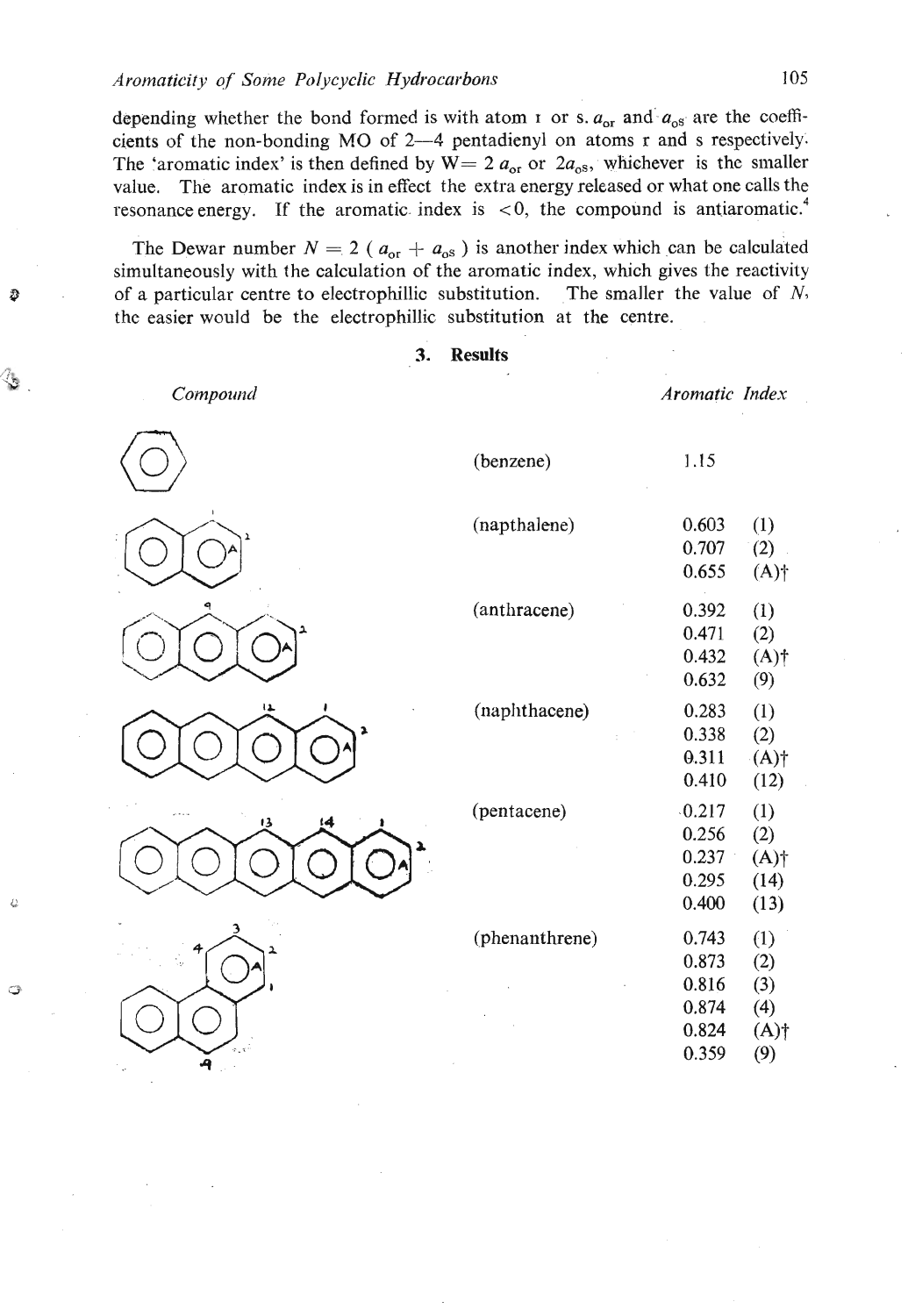



 $\dagger$ A.I. of a ring is taken as the average of the A.I.'s of the non-fused position. **\*These compound are carcinogenic. \$K region position.**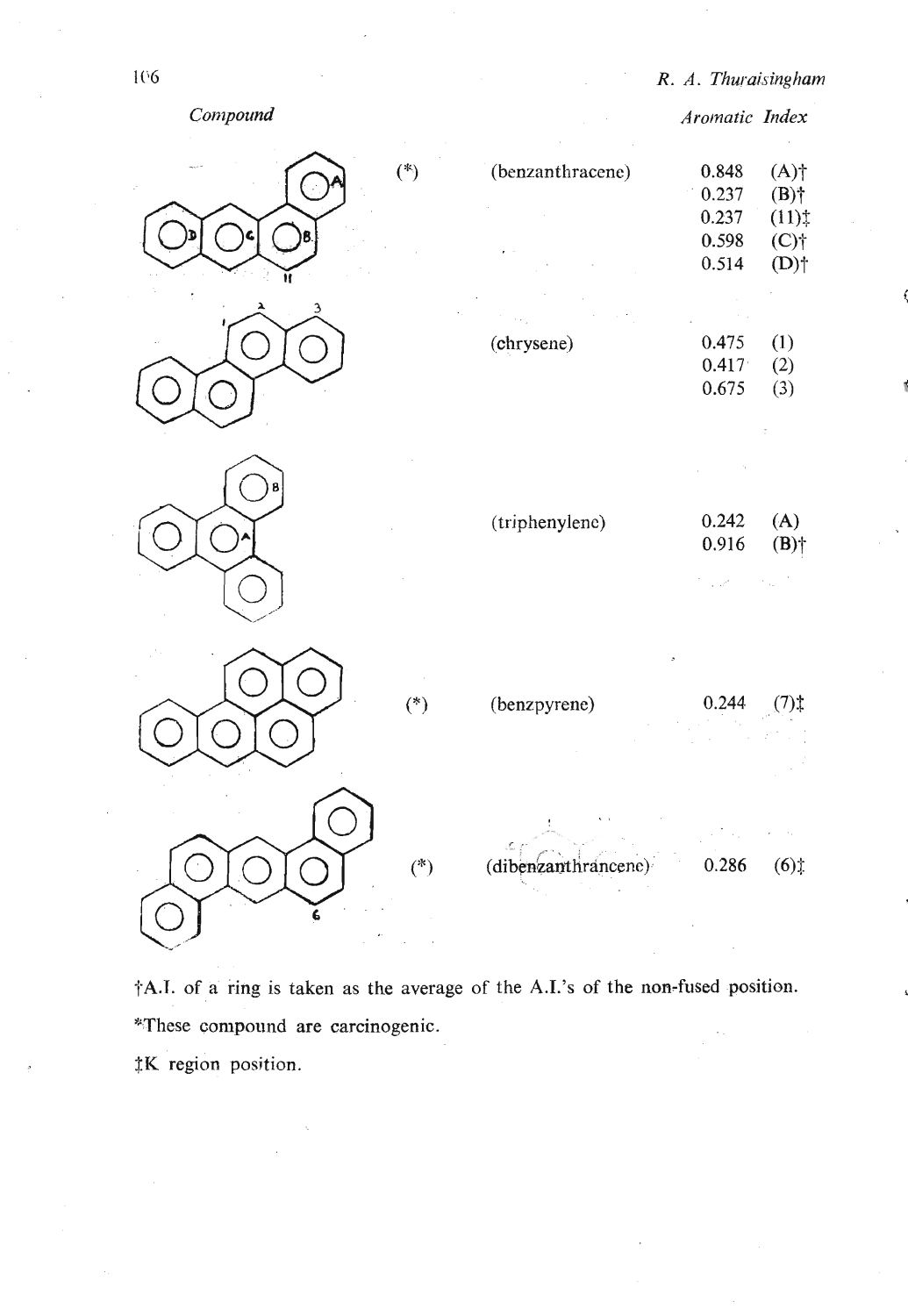### **4. Discussion**

When one observes the aromatic indices of benzene, napthalene, anthracene, naph- !hacene and pentacene, it is seen that its value decreases along the series. (The maximum values are  $1.15$ , 0.707, 0.632, 0.410, 0.400). This is in accordance with the observed increase in unsaturation of these compounds, as one traverses along the series. The reactions of benzene are mainly electrophillic substitution while anthra-**<sup>0</sup>**cene, naphthacene do take part in addition reactions. Another feature that emerges from these calculations is that as one goes towards the centre of the molecule, the **<sup>a</sup>**aromatic index increases. This could be understood in terms of the usual resonance structures. Fries<sup>5</sup> formulated the rule that the most stable arrangement of a polynuclear compound is that which has the maximum number of rings in the benzenoid condition. For anthracenc, therefore, the important resonance structures are as  $follows :=$ 



This indicates that the middle ring has more benzenoid character than the end rings, which is precisely what the calculated aromatic index predicts. Likewise, the variation of the aromatic indices of the various rings could be explained.

Another feature which emerged from the calculations on linear polynuclear hydrocarbons is that cyclisations at the  $2(\beta)$  position is preferred to the  $1(\alpha)$  position.

When one compares the aromatic indices of the constituent rings in phenanthrene and anthracene, one observes that the difference in the indices of rings A and B in phenanthrene is  $0.465$  while that in anthracene is  $0.200$ . This indicates that delocalisation is reduced due to angular fusion and is more localised in the outer rings. This is borne out again from the aromatic indices of the constituent rings in naphthacene and benzanthracene and triphenylene. The differences in the aromatic indices of rings A and B in naphthacene is 0.10 while that in benzanthracene is 0.611 and 0.674 in triphenylene. In benzanthracene, the differences in the indices between rings B, *C*  **u** and D is only 0.361 and 0.084 respectively, showing that in benzanthracene there is gveater dclocalisation amongst rings B, *C* and D and not among ring **A.** Further experimental evidence of this is that naphthacene is orange yellow while triphenylene is colourless. Hence, when angular fusion takes place one observes a hypsochromic **<sup>d</sup>**shift.

> Certain polycyclic aromatic hydrocarbons show carcinogenic activity. This carcinogenic activity was correlated with the reactivity towards addition reactions such as epoxidation. Pullman<sup>10</sup> showed that these reactions take place in regions